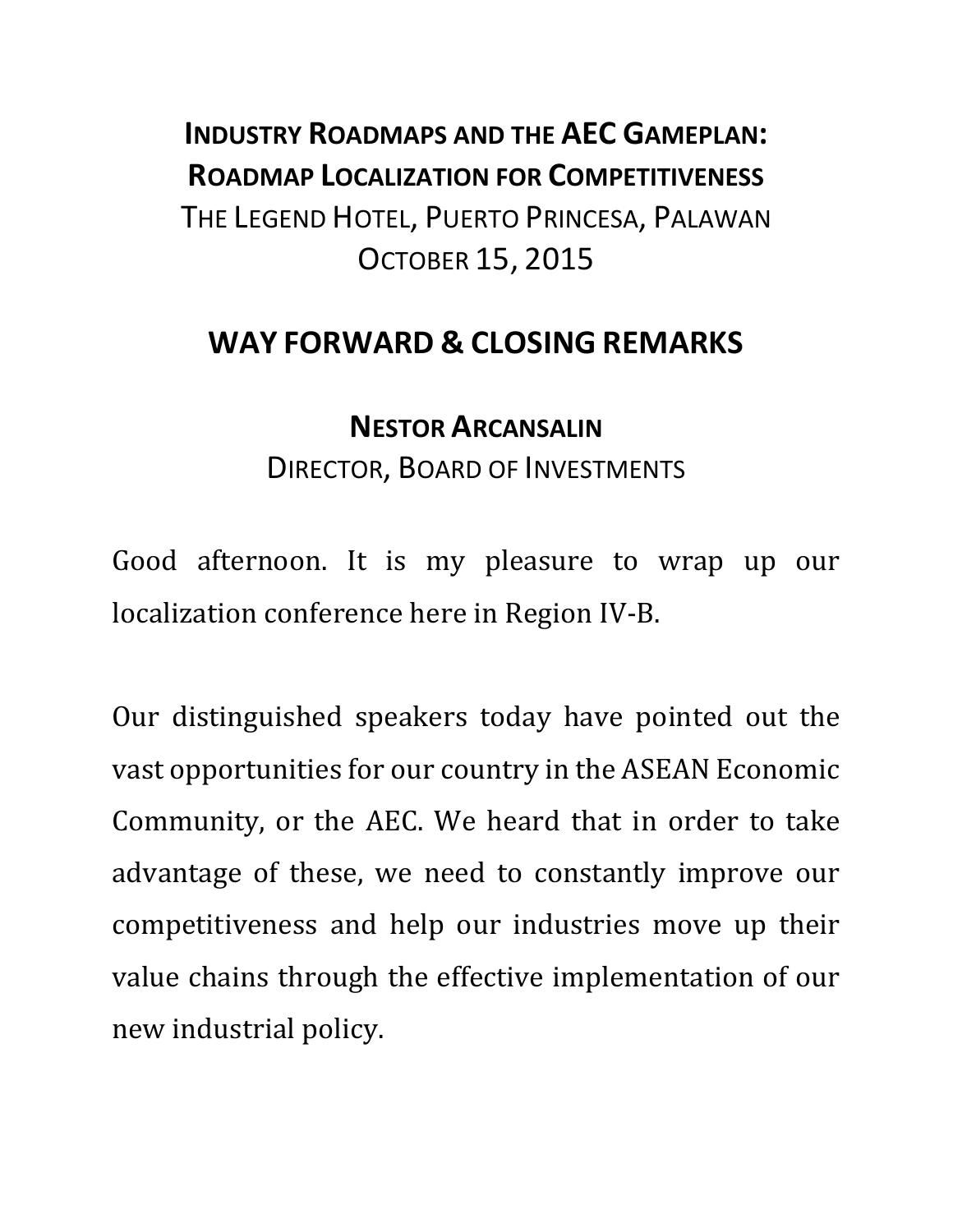As presented by Asec. Aldaba, our new industrial policy focuses on a more pro-active government that acts as an enabler, coordinator and facilitator in addressing the most binding constraints to the development of our industries and MSMEs. The private sector remains to be the primary driver of economic growth through investment and entrepreneurship; the major role of government is to create an environment conducive to doing business and to enable our firms to become more productive and competitive.

Today's discussions have shown that an industrial strategy is critical to maintain the growth momentum of our economy. We in DTI and BOI, together with our partners in the private sector, have embarked on the formulation and implementation of national roadmaps for our industries. The challenge now is to encourage our regions to adopt the same approach and harmonize regional plans with our national strategies.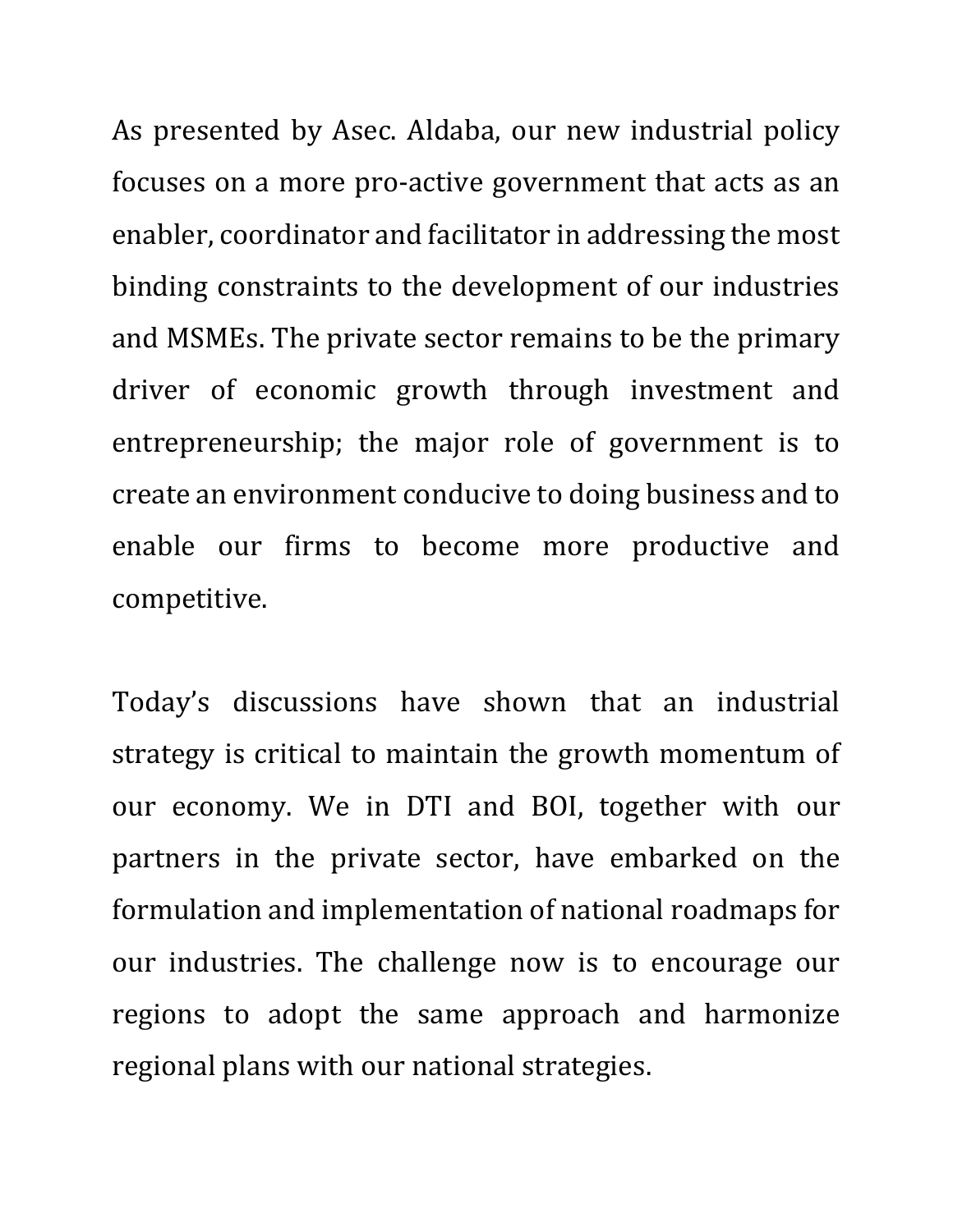In doing this, among the concerns we have to keep in mind are the following: How do we position our industries in the light of ASEAN integration and a highly globalized environment? How do we upgrade our industries and better capacitate our MSMEs? And how can manufacturing be the engine of growth in order to create more and better jobs for our people and reduce poverty in our country?

Taking all these into account, the next step is for our stakeholders in the regions – those of you here in MIMAROPA – to formulate regional roadmaps that will provide a clear picture of where the region and its industries are at the moment, define where you want to go, and strategize how you want to get there.

Other regions have begun taking these steps. Region 11 has planned to have 17 industry roadmaps, 11 of which have already been shared with us in DTI. Region 6 has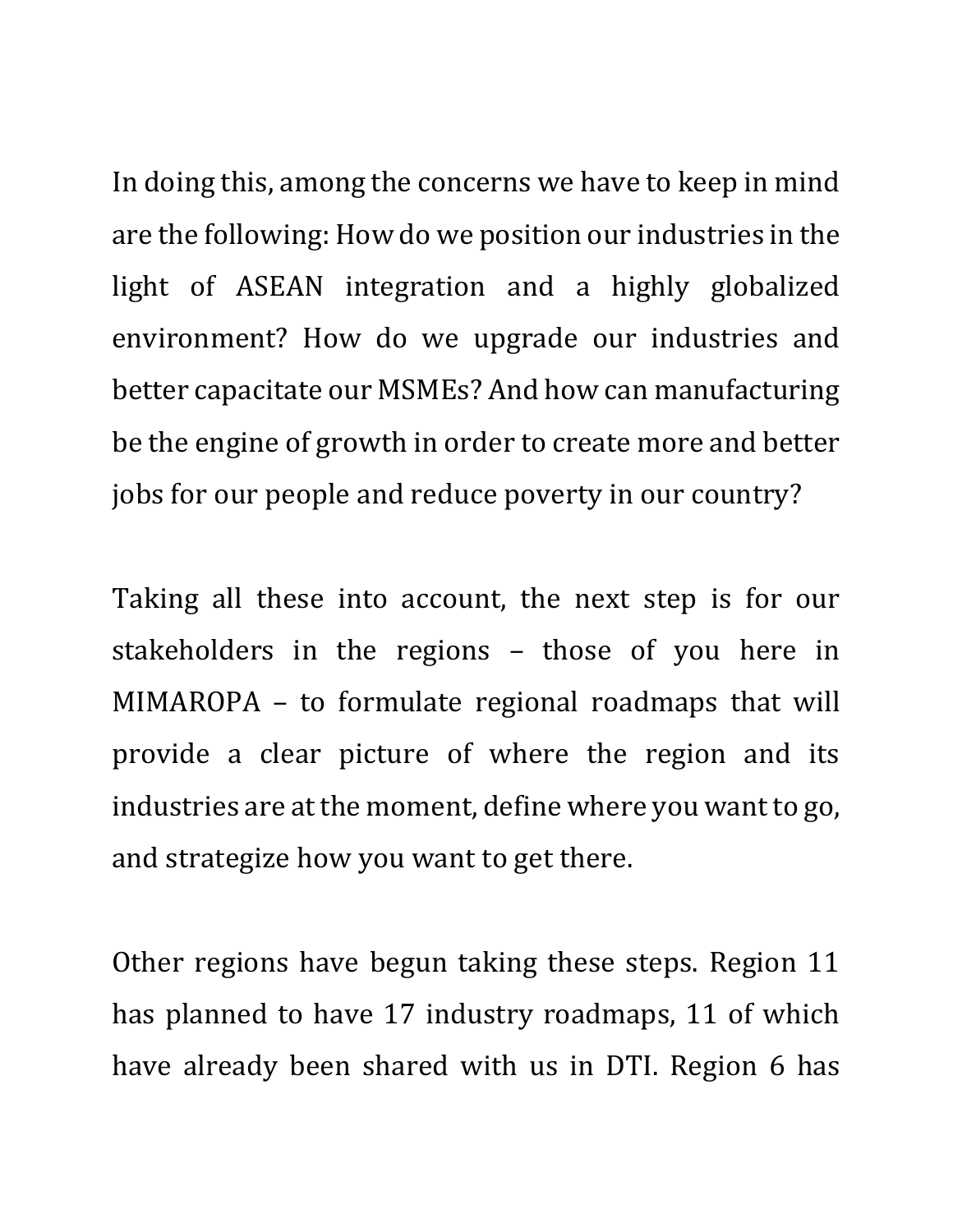already identified its own priority sectors to transform their economy. After our localization conference in their regions, the regional directors of CAR, CALABARZON, and Central Luzon have also expressed their willingness in pursuing their own road mapping activities.

Let me reassure you, our stakeholders here in Region IV-B, that we in the national office are ready to provide you with the support that you would need.

In concluding our fruitful conference, allow me to thank the DTI Regional Operations Group (ROG) led by Undersecretary Zeny Maglaya. Our series of localization conferences in the regions is a convergence activity between the DTI ROG and our Industry Development Group (IDG). Our thanks as well to our speakers: PD Marcelina Alcantara, NEDA Asst. RD Jose Romeo Escandor, Ms. Anne Robeniol, Ms. Elpe Canoog, Ms. Agnes Legaspi, Ms. Florence Sevilla, and Mr. Pedro Cruz. And of course,